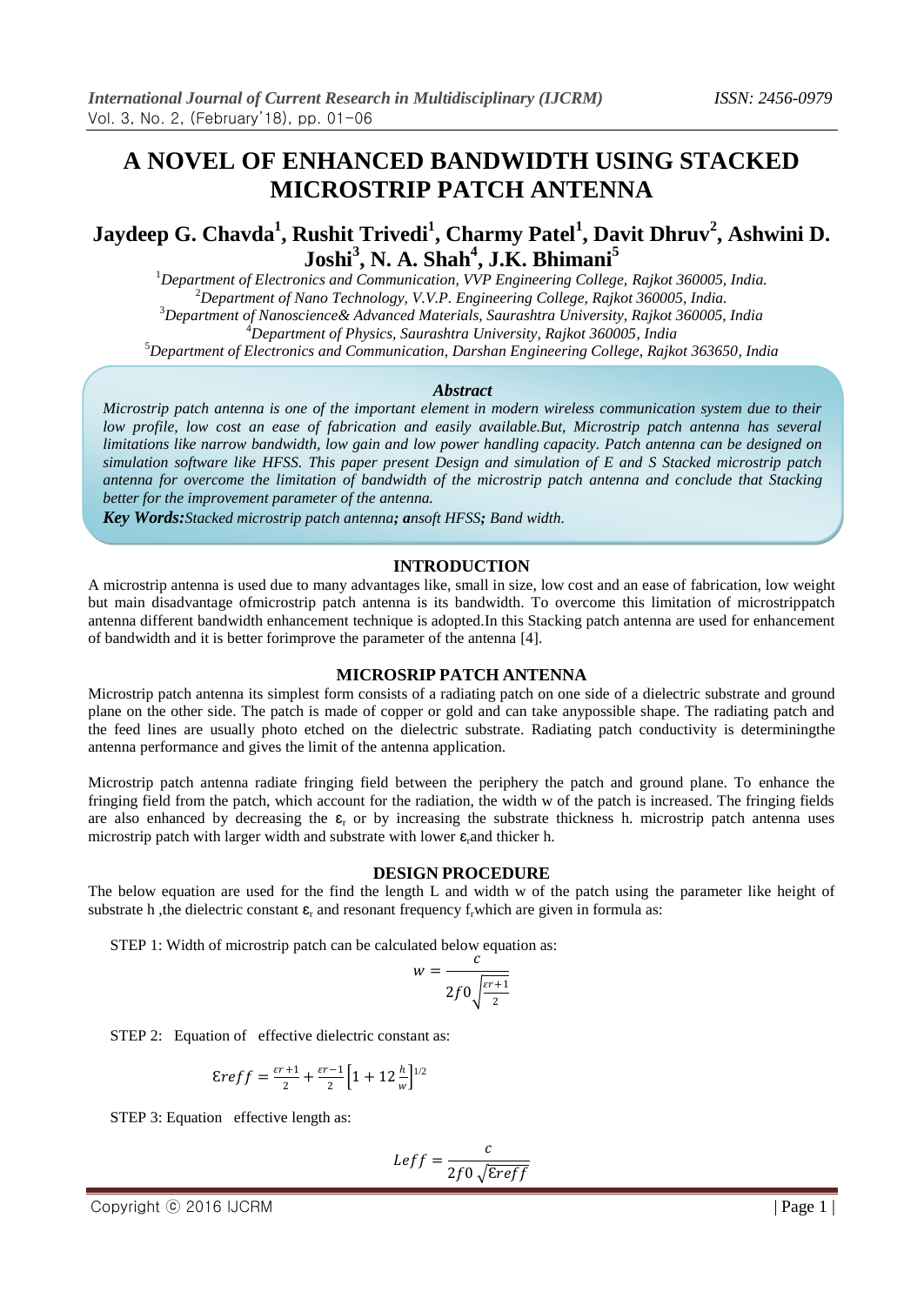STEP 4: Equation of the length extension as:

$$
\Delta L = 0.412h \frac{(\text{E}reff + 0.3) \left(\frac{w}{h} + 0.264\right)}{(\text{E}reff - 0.258) \left(\frac{w}{h} + 0.8\right)}
$$

### **ANTENNA CONFIGURATION**

The Geometry proposed stacking microstrip patch antenna presented work in fig.

### **Design Specification**:

| Patch material (upper patch E shaped   Copper |                        |
|-----------------------------------------------|------------------------|
| and lower patch S shaped)                     |                        |
| Substrate material upper layer and            | Roger RT               |
| lower layer                                   | duroid 5880            |
| Substrate height layer 1 and layer 2          | 12mm                   |
| Substrate dimension                           | $100$ mm $\times$ 90mm |



Fig.1 The Geometry of stackingmodel (3D model)



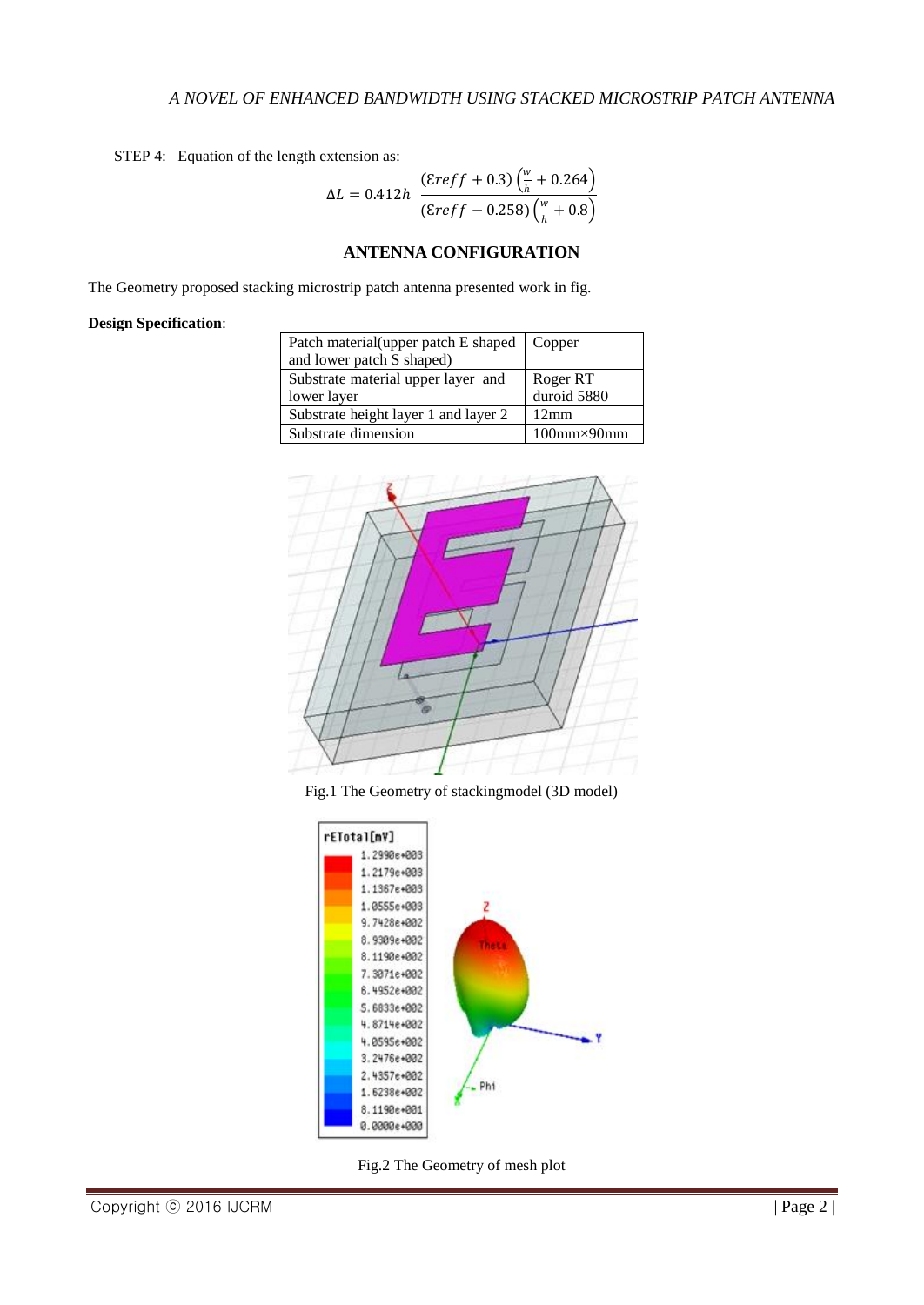Above figure shows the geometry of stacking E patch and S shaped microstrip patch antenna. In this coaxial feed technique is used. Here above geometry dimension of the substrate  $100\times90$ mm<sup>2</sup> over shown in fig.1



Fig.3 Total Radiation plot stacking microstrip patch antenna







Here, above fig.4 shows that  $S_{11}$  parameter of the antenna. It is shows that the return loss is -29.3519 at 2.1250Ghz frequency .The negative return loss here depicts that the antenna have not many losses during the transmission.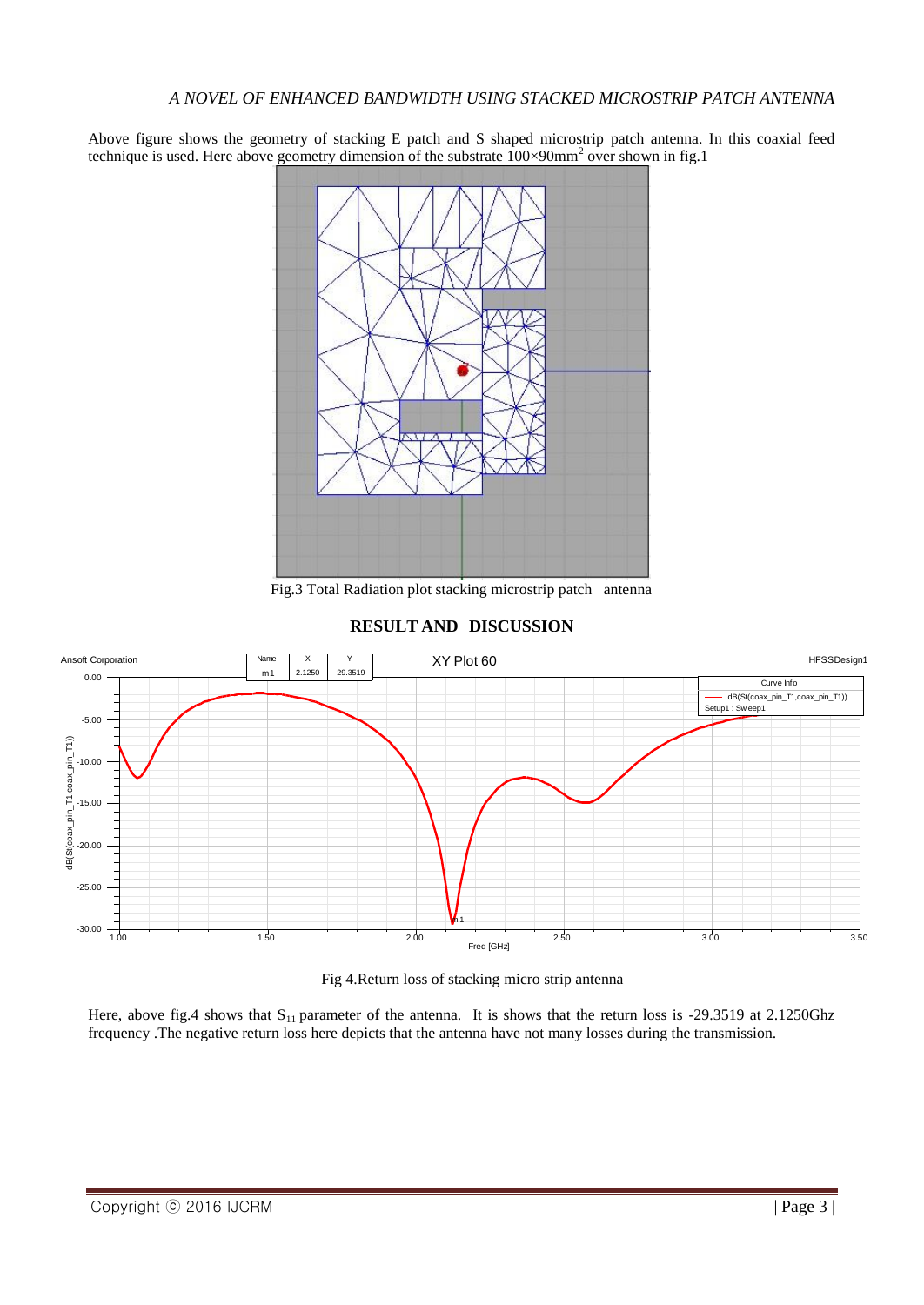

The Graph Represented total Gain, We analyzed that the maximum Gain is obtained 4.3471db at -15.000 Theta.



Fig.6 VSWR of stacking microstrip patch antenna

GHz frequency.



Fig.7 Radiation pattern of stacking microstrip patch antenna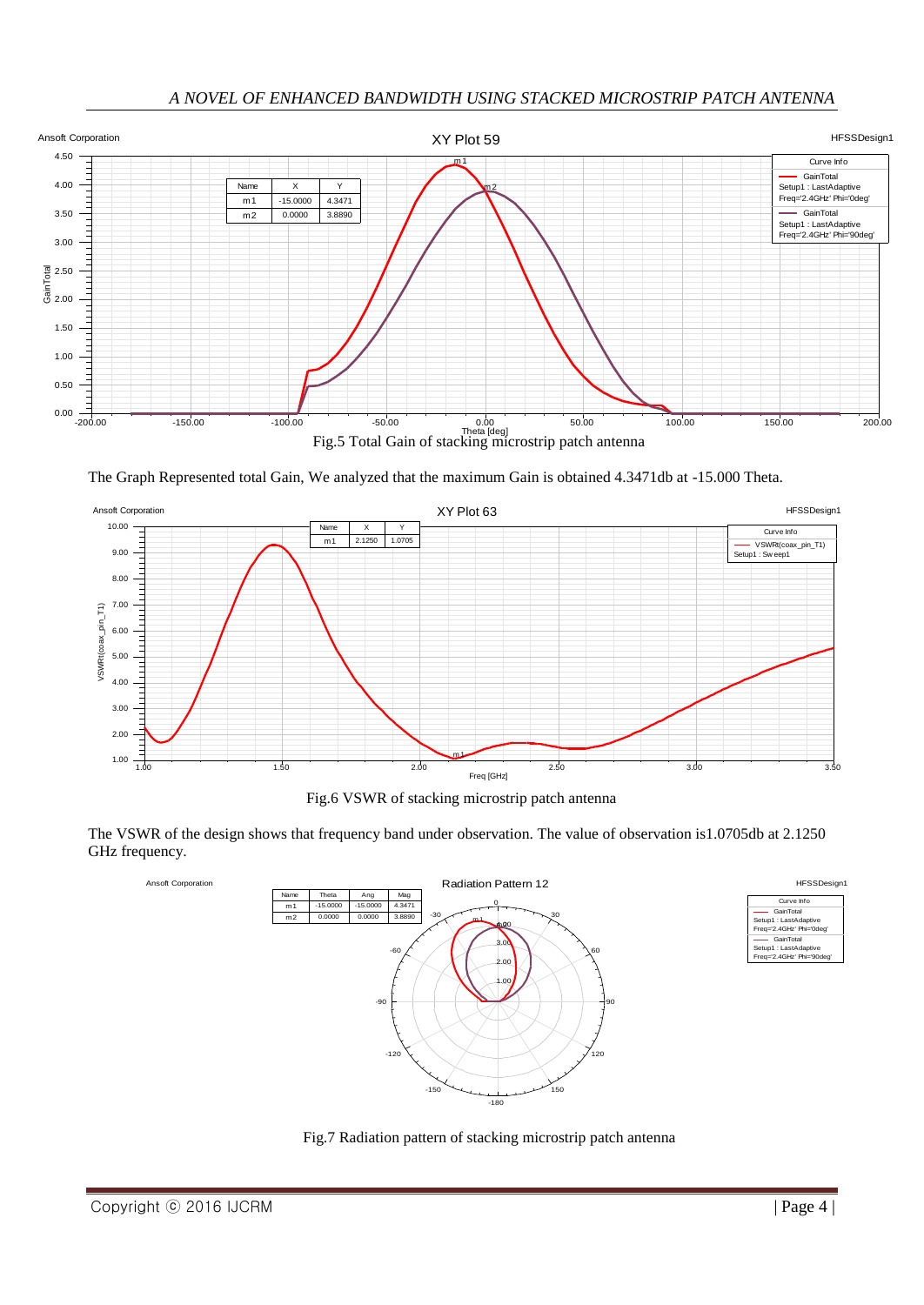The Graph Represented Radiation pattern, we analyzed that the maximum magnitude is obtained 4.3471db at -15.000 Theta.



Fig.7 E field of stacking microstrip patch antenna Fig.8 H field of stacking microstrip patch antenna



| <b>Parameter</b>        | <b>Proposed result</b> | <b>Existing result 1 [2]</b> | <b>Existing result 2[3]</b> |
|-------------------------|------------------------|------------------------------|-----------------------------|
| <b>Frequency (Ghz)</b>  | 2.1250                 | 2.82-3.23                    | 5.30                        |
| <b>Return loss (db)</b> | $-29.3519$             | $-18.00$                     | $-22.00$                    |
| <b>Bandwidth (Mhz)</b>  | <b>800 Mhz</b>         | 410 Mhz                      | 500 Mhz                     |
| VSWR (db)               | 1.0705                 | ۰                            |                             |
| Gain(db)                | 4.3471                 | -                            | 3.81                        |

## **COMPARE PROPOSED RESULT ANALYSIS WITH EXISTING RESULT**

## **CONCLUSION**

In this paper, stacking microstrip antenna using Roger RT substrate has been design, simulate, optimize and analyzed using ANSOFT HFSS. The performance of the design antenna was analyzed and compare with existing result in terms of bandwidth, gain, return loss, VSWR. Here the Optimized stacking result improve compare to the existing result and Bandwidth of antenna improvement is good compare to other existing result.